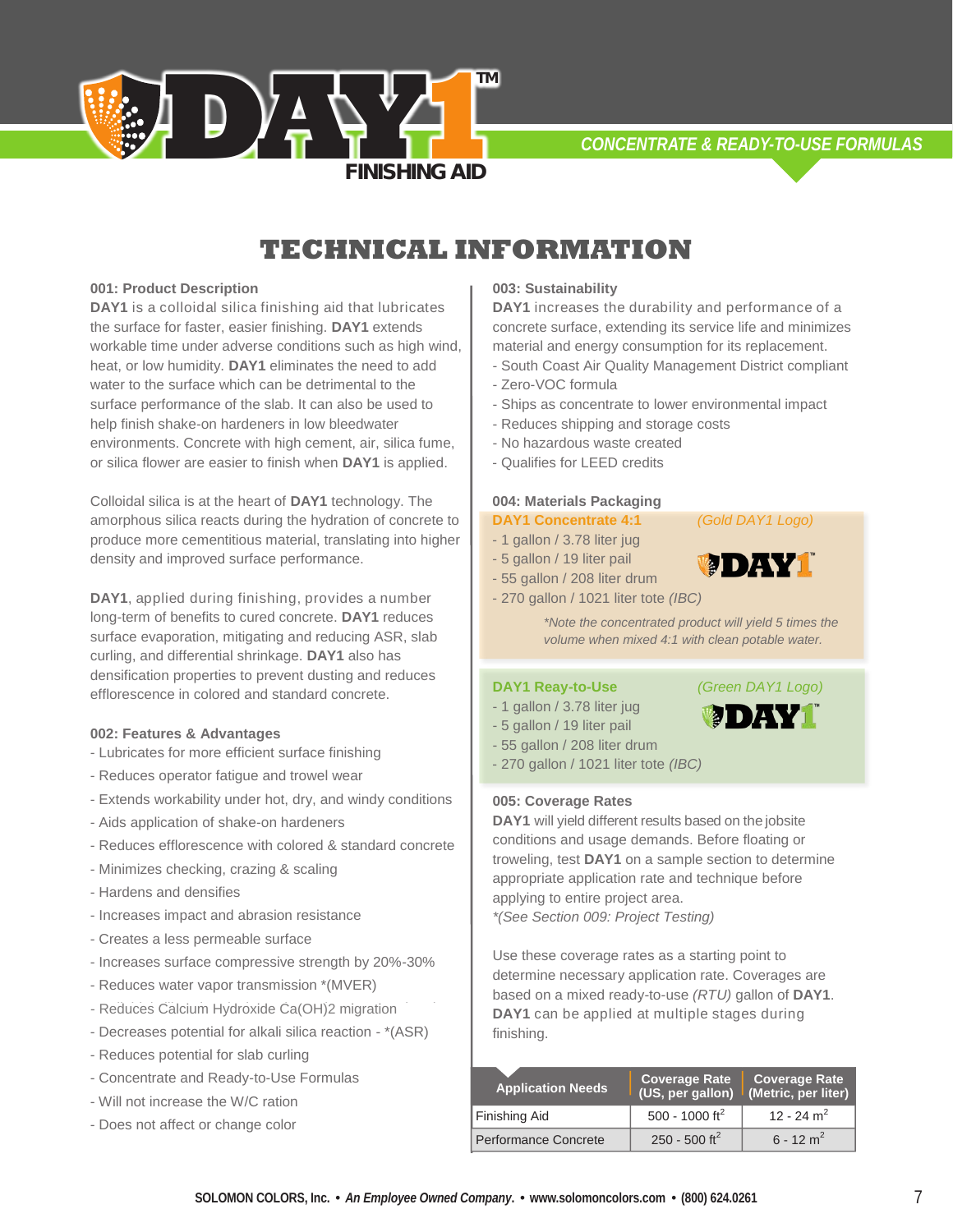

## **006: Storage & Shelf Life**

**DAY1** should be kept in the original container when possible with the lid fastened tightly. **DAY1** has an optimized shelf life of 24 months from the date of manufacture.

- Keep in a dry place.
- Temp range of 40-100°F or 4-38°C.
- Do not allow to freeze.

## **MIXING & APPLICATION**

## **007: Mixing & Dilution**

**DAY1** is available in two concentrations. Consult the package label to ensure correct mixing and usage.

# **MODELY**

*(Gold DAY1 Logo)* is shipped and packaged in concentrate formula. Before use, it must be diluted with clean potable water, 4:1.

- 1) Before opening, agitate **DAY1** concentrate.
- 2) Use clean potable water to mix with **DAY1**.
- 3) Mix in container or directly into sprayer.
- 4) Ratio: one part **DAY1** to four parts water.
- 5) Mix, agitate or stir well.
- 6) Pour **DAY1** directly into sprayer.

# **MD 7454**

*(Green DAY1 Logo)* is shipped and packaged in Ready-to-Use formula requiring no mixing. 1) Before opening, agitate **DAY1** Ready-to-Use.

2) Pour **DAY1 RTU** directly into sprayer.

## **008: Equipment**

Apply **DAY1** using a low-pressure pump sprayer. Use either a fan tip or a cone tip for even spraying. Automatic low pressure sprayers can also be used for larger projects. **DAY1** can also be applied through the water tanks of a ride-on trowel.

#### **009: Project Testing**

Every batch of concrete is unique and its behavior varies depending on surrounding conditions. Testing is only relevant on the actual batch being finished. At the

beginning of floating, and again at the beginning of troweling, test **DAY1** on a small sample section to verify needed application rate and technique.

## **010: Pre-Application**

Advanced planning is critical to all successful concrete work. Notations worth considering when using **DAY1:** - Mix enough **DAY1** concentrate into RTU for the project.

- Check spraying equipment is in working order.
- Protect adjacent areas that do not require **DAY1.**

#### **011: Application Guidelines**

**DAY1** is designed to be used during the floating and troweling stages of concrete placement. Multiple applications can be applied as needed throughout the finishing process. There are two uses for **DAY1**. The first is as a finishing aid to help concrete placement crews deliver a smooth, flat finish. The second is to increase the overall performance of the concrete surface.

#### **001-a: Finishing Aid 1**

**DAY1** should be applied when needed to help finish concrete. Applied at an average rate of 500 to 1000  $\text{ft}^2$ /gal per application and worked in to the concrete by floating or finishing either by hand or mechanical trowels.

Multiple applications can be used throughout the finishing process. Do not exceed 250 ft $\frac{2}{9}$ al per application. Typically, 1, 2 or 3 applications worked into the concrete will provide high levels of finishing.

## **011-b: Performance Concrete**

The term performance concrete refers to the chemical enhancements of the surface. Although the finishing applications will add to some of the overall performance, it is important to apply **DAY1** early to maximize the chemical interaction.

Applying **DAY1** at the first bull float or mechanical trowel stage at a rate of 250 ft $\frac{250 \text{ ft}^2}{\text{gal}}$  ensures the colloidal silica is worked deeply into the cement matrix. Then use **DAY1** when, or as needed to help finish the slab. See section 011a: Finishing Aid.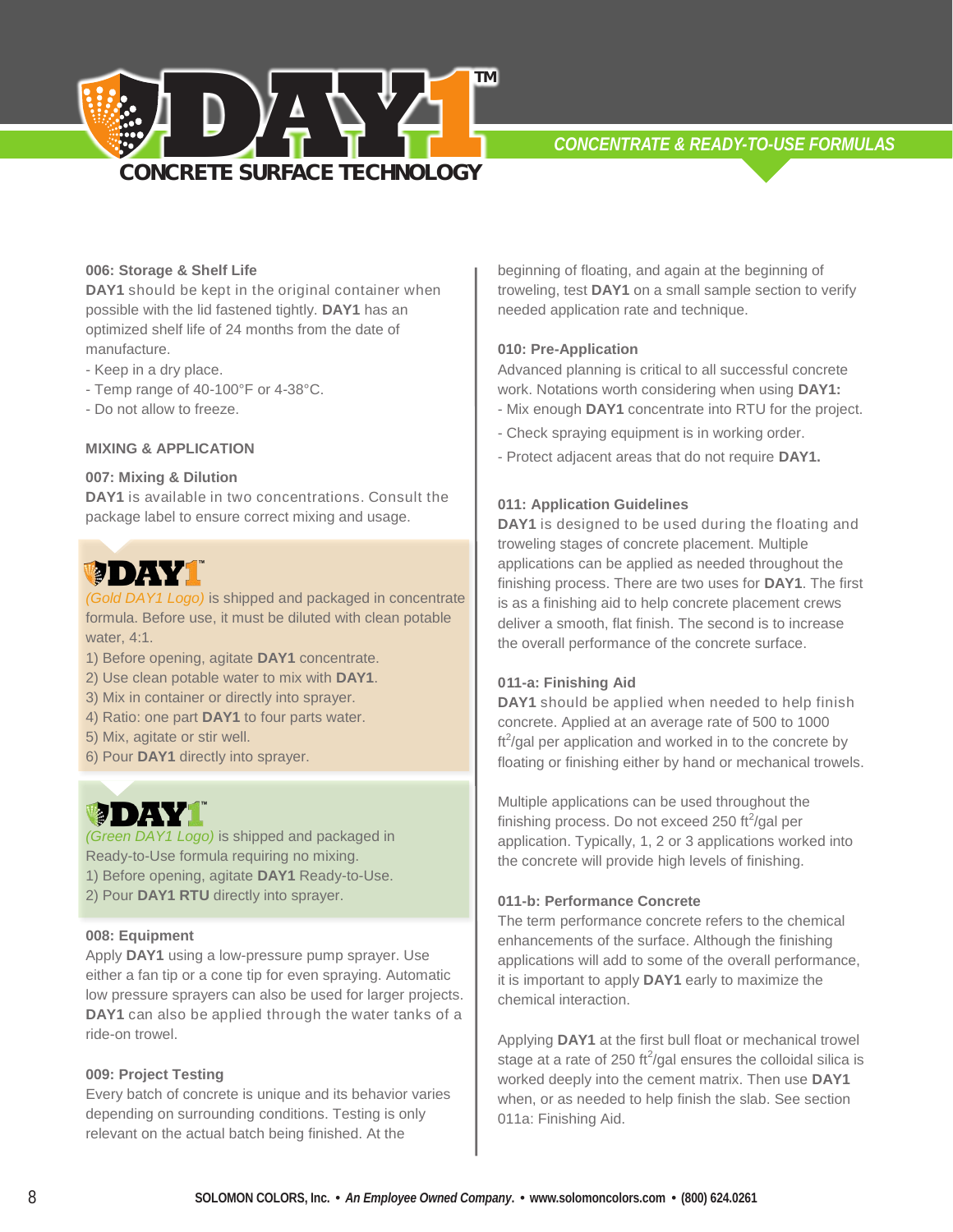*CONCENTRATE & READY-TO-USE FORMULAS*



1) Dilute **DAY1** according to instructions in Section 007: Mixing & Dilution before use.

**D**  $\overline{y}$   $\frac{1}{2}$ 

2) Pour **DAY1** RTU mixture into sprayer. Keep the sprayer at optimized levels, allowing even distribution when applying to concrete surface. Or pour into the water tanks on the ride-on trowel.

3) Spray apply to concrete surface during floating or troweling at the predetermined application rates.

4) Float or trowel surface. **DAY1** must be worked into the surface of the concrete immediately after application. Full benefit will not be realized if **DAY1** is allowed to dry prior to being worked into surface. Finisher should determine when additional **DAY1** is needed to improve workability.

It is recommended to apply **DAY1** throughout the entire project for most consistent results. **DAY1** can be applied both before and after the application of dry-shake hardeners/color hardeners, and may be especially useful when there is a limited amount of bleed-water to wet-out the powdered hardeners.

#### **012: Limitations & Important Notes**

- **DAY1** reduces porosity of the concrete surface, but should not be confused with concrete sealers; it will not seal or prevent staining.

- **DAY1** must be floated or troweled into the concrete immediately after application and not allowed to puddle or pond on the surface.

- **DAY1** reduces moisture vapor emissions and will aid curing. **DAY1** is not a membrane-forming curing compound. **DAY1** is not a replacement for specified curing compounds.

- Do not exceed 200 sf<sup>2</sup>/gal in a single application. Make sure to thoroughly work in each application of **DAY1** before additional **DAY1** is applied.

- Jobsite samples are strongly recommended prior to application of all **Solomon/Brickform** and **Lythic products**.

## **013: Industry Compliance**

- VOC Compliant - VOC Compliant

**FINISHING AID** 

**TM**

- USDA-Authorized USDA-Authorized
- National Floor Safety Institute
- LEED-Green Building Rating System GreenSpec listed - LEED-Green Building Rating System
- 
- NSF Certified

## **014: Lythic System Products:**

- DAY1 ……...………...….….…………......(Troweling aid) - Lythic Densifier …....…...…...(Smaller particle densifier) - Lythic Densifier XL ……...…...(Larger particle densifier) - Lythic Protector ………......(Color enhancer & protector) - Lythic SPD Protector …...(Color enhancer & protection) - Lythic Cleaner …….…...(Colloidal silica cleaning agent) - Pro-Dye …….……….(Penetrating colorant concentrate) - Stealth Seal ……..………………..…(Penetrating sealer) - Solomon Colors……..……....(Integral color for concrete) - Brickform …...…...(Sealers and processes for concrete)

## **HEALTH & SAFETY**

## **015: Precautions**

WARNING: FOR PROFESSIONAL USE ONLY. Before using product, read product SAFETY DATA SHEET (SDS) and instructions on packaging. ALKALINE CONCENTRATE: Contact can damage eyes, skin, and other body tissues. HANDLE WITH CARE. Eye and skin irritant. Digestive tract irritant; DO NOT TAKE INTERNALLY. KEEP OUT OF REACH OF CHILDREN. Spray mist is a respiratory tract irritant. Use only with adequate ventilation. Do not breathe vapors or spray mist. Avoid contact with eyes, skin, clothing. Observe appropriate safety and jobsite controls. Wear appropriate protection including eye protection and chemicalresistant gloves. Ensure fresh air-flow during application and until dry. If you experience headaches, dizziness, eye watering, or if air monitoring shows vapor/mist levels above applicable limits, wear a properly fitted P100/ organic vapor respirator (NIOSH TC-84A approved), used according to manufacturer's directions, during application and drying. SLIP/FALL DANGER: During application of **DAY1** and until dry, treated surface will be slippery. Use extreme care when walking on wet **DAY1**.